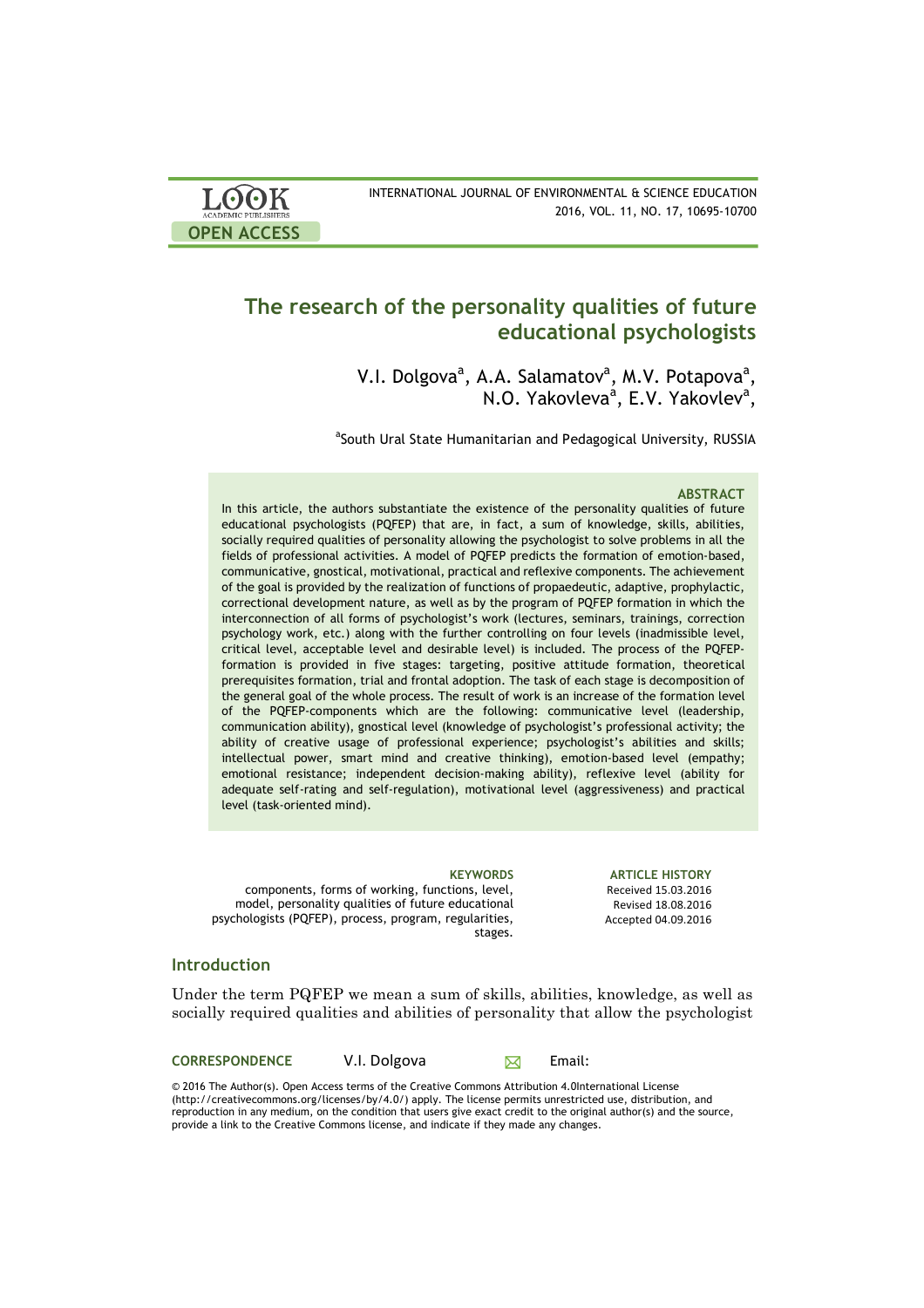# AL.

to successfully solve problems in all the fields of professional activities (Dolgova 2014a; Petrenko and Shalabayeva 2014; Mischel,et. al. 2003).

A model of PQFEP is based on the professional program of psychologist (Dolgova, et. al. 2016; Dolgova 2016; Marishchuk and Yukhnovets 2011; Nevryuev and Mokhova 2013; Polukhina and Polyanskaya 2015). The system of criteria and indicators of the PQFEP-formation model is constructed in accordance with the theory of the level-to-level approach.

The criteria of the level determination are the following: attribution of the elements to various classes of complexity; specificity of the laws of each level; submission of the laws and systems of lower level to the laws and systems of upper level; derivation of the systems of every next level from the general structures of the previous one (Dolgova, 2014b; Fursova 2014; Craft 2011; Salgado 2002).

The mechanism of transition from level to level is provided by complication of elements, complication of structure, simultaneous improvement of elements and structure.

This fact allows defining four levels of the given model: desirable, acceptable, critical and inadmissible.

The process of the PQFEP formation developed in five stages, where every next stage was the logical consequence and the logical completion of the previous one (Lozhkina 2015; Moskovaya 2012; Garcia-Cepero 2008; Gibbs and Coffey 2004; Lave 2009).

At the first stage, the task was to set a goal of PQFEP-formation, to substantiate the content, criteria, levels and indicators, prediction of the final result.

At the second stage of the PQFEP-formation, positive attitude of all members of the research process (academics and students) was created.

During the third stage, the academics and students were taught to use the theory of PQFEP-formation and to improve their knowledge in this field.

At the fourth stage, realization of the selective content of the PQFEPformation program in an experimental group was organized.

During the fifth stage, frontal adoption of the PQFEP-formation program into the practice of learning process in the Department of Psychology at CSPU was implemented.

This order of stages reflects the substance of the process as successive shifting of states (stages). Meanwhile, every stage preserves the qualities of the whole process.

The process of PQFEP-formation comes into existence, exists and develops in certain psycho-pedagogical circumstances (Dolgova 2013; Entwistle, et. al. 2003; Lee 2004; Postareff 2007).

The circumstances themselves are a component of a complex of objects, the existence of which presupposes the possibility of existence of the research process itself.

While influencing the content of the process, the circumstances themselves are affected by it.

Based on the research goals, we define the psycho-pedagogical circumstances of the PQFEP-formation as objective and subjective prerequisites promoting the successful realization of the formation of personality qualities.

These prerequisites include: realization of the PQFEP-formation, prediction of the change of the level of the PQFEP-formation of all the components (emotionbased, communicative, gnostical, motivational, practical and reflexive ones):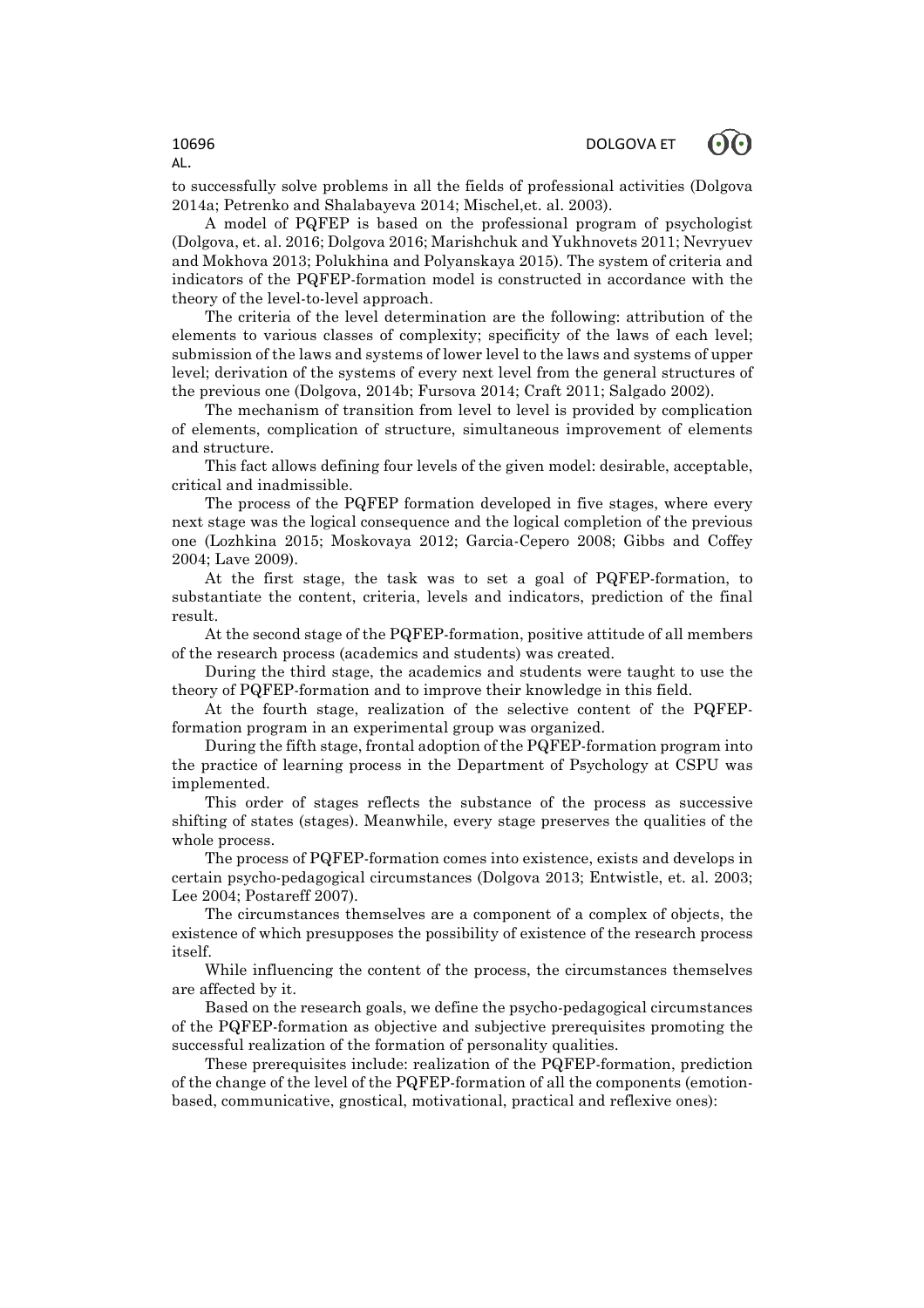#### ൈ INTERNATIONAL JOURNAL OF ENVIRONMENTAL & SCIENCE EDUCATION 10697

• from inadmissible and critical to acceptable and desirable;

• detection and modernization of the criteria system, indicators and the PQFEP-formation levels;

• development and implementation of the program of the PQFEPformation within the learning and pedagogical activity of a department of a pedagogical institute of higher education.

#### **Materials and methods**

The research was carried out at the Department of Psychology of the Chelyabinsk State Pedagogical University. 216 students took part in the constating experiment, among which 170 participants were four-year students and 46 participants were five-year students. Also, 87 four-year students took part in the forming experiment.

The program of the PQFEP-formation includes 9 modules with the volume of 72 academic hours.

The first module of the program is aimed at the detection of the PQFEP manifestation levels.

During the diagnostics, the students could appraise personal possibilities from the point of view of the requirements of their future professional activity.

The second module starts with the lectures and seminars that cover the material concerning the qualities and specifics of the PQFEP and the creation of positive attitude toward the PQFEP formation.

Every next module is interconnected with a certain component of the PQFEPsystem: emotion-based, communicative, gnostical, etc.

The multidirection of each module studies and the interconnection of all the program modules provide realization of the individual differentiated approach to the students.

The study organization based upon individual training and exercises within the module program is of great importance as it stimulates creative activity of the students.

The studies were organized in the form of lectures, seminars, sociopsychological training, group discussions, role plays and business games, psychogymnastic exercises, individual and group consultations, etc.

The results of the constating and forming stages of the experiment are represented in the form of data, gathered with the help of the procedure of learning of the PQFEP that is used in the research as the main method.

#### *Learning PQFEP*

Instruction:

Dear colleague, we ask you to make self-appraisal of your knowledge, skills, personal qualities that form the professionally significant qualities of psychologist.

You are required to assess the formation degree of each of the given qualities based on their characteristics.

In the column "self-appraisal", you are to indicate the corresponding level.

While assessing, you should remember that the grades "4" or "5" do not mean "good", and the grades "2" or "3" do not mean "bad". Here the marks just reflect your personal peculiarities and express the degree of intensity of a certain quality.

The best result will be achieved, if you are sincere in your personal assessments.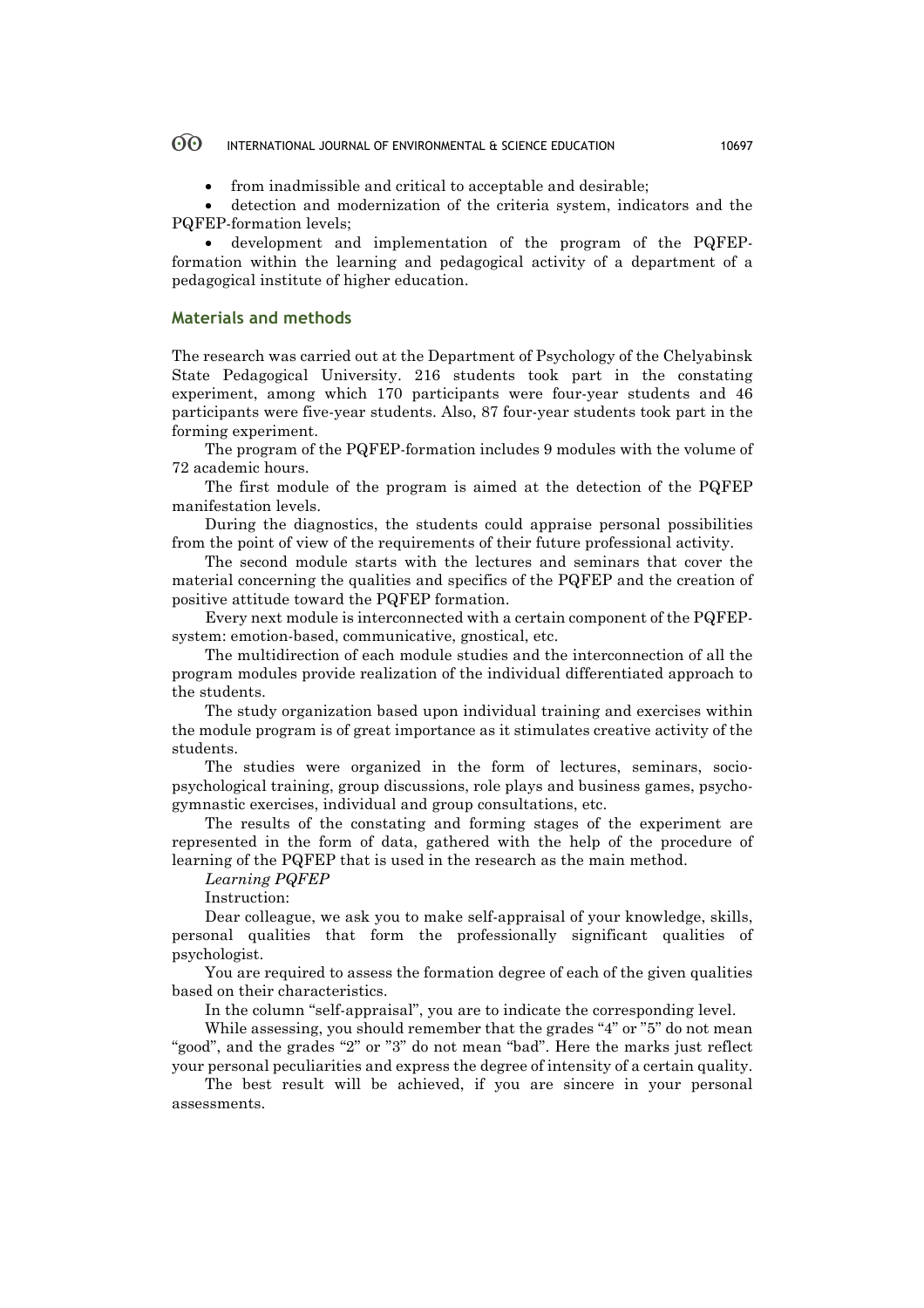AL.

The professionally significant qualities (the total number of them is 20) in the professional program are divided into six components: emotion-based, communicative, gnostical, motivational, practical and reflexive components.

The professional program includes all the characteristics of the PQFEP according to four levels of formation: desirable, acceptable, critical and inadmissible that corresponds to the grade variation from 5 to 2.

The task of the person being tested is to independently assess the personal qualities according to the given levels.

After that, this person's qualities are assessed by five experts: a researcher, two academics, a monitor student and a first-year student.

The mean value of the expert assessment equal to the grades  $2 - 2.4$ corresponds to the inadmissible level; grades  $2.6 - 3.4$  corresponds to the critical level; grades  $3.6 - 4.2$  correspond to the acceptable level; grades  $4.4 - 5$  correspond to the desirable level.

According to the constating experiment, the lowest level of all the components is gnostical, namely, the knowledge of the psychologist activity content (average grade is 2.94), abilities and skills of psychologist activity (grade 3.1).

Moreover, among the personality qualities of the students of the Department of Psychology, the least apparent are: leadership (3.2 grade), emotional stability (3.3 grade), ability for self-regulation (3.34 grade) and independence in the decision-making process (3.35 grade).

## **Results and discussion**

The comparison of the formation levels of the PQFEP-model emotional component has shown absence of significant differences in the experimental group (EG) and the control group (CG): the value of Student's t-criterion (temp value) for each quality varies in the range of  $0.1 - 0.93$  that is lower than the critical value when p<0.05.

The temp value for each quality of the communicative component varies in the range of 0.18-0.84 that is lower than the critical value when p<0.05. The temp value for each quality of the gnostical component varies in the range of 0.03-1.32 that is also lower than the critical value when p<0.05.

The temp value for each quality of the motivational component varies in the range of 0.12-0.84 that is lower than the critical value when  $p<0.05$ .

The temp value for each quality of the practical component varies in the range of  $0.39$ -1.0 that is lower than the critical value when  $p<0.05$ .

The temp value for each quality of the reflexive component varies in the range of 0.002-0.98 that is lower than the critical value when p<0.05.

The findings of the research allow us to conclude that the significant differences in the level indicators of the PQFEP-manifestation of the test participants were absent until the beginning of the experiment.

In the CG the differences in the level indicators of the PQFEP were not significant.

The analysis of the research findings also let us to conclude that the realization of the psychologist formation program has been efficient in relation to the following qualities: leadership (Δtemp=3.09, p<0.01), the knowledge of the psychologist activity content (Δtemp=3.0, p<0.01), ability for the creative usage of the professional experience ( $\triangle$ temp=2.76, p<0.01).

Less significant positive changes have been achieved by such qualities as: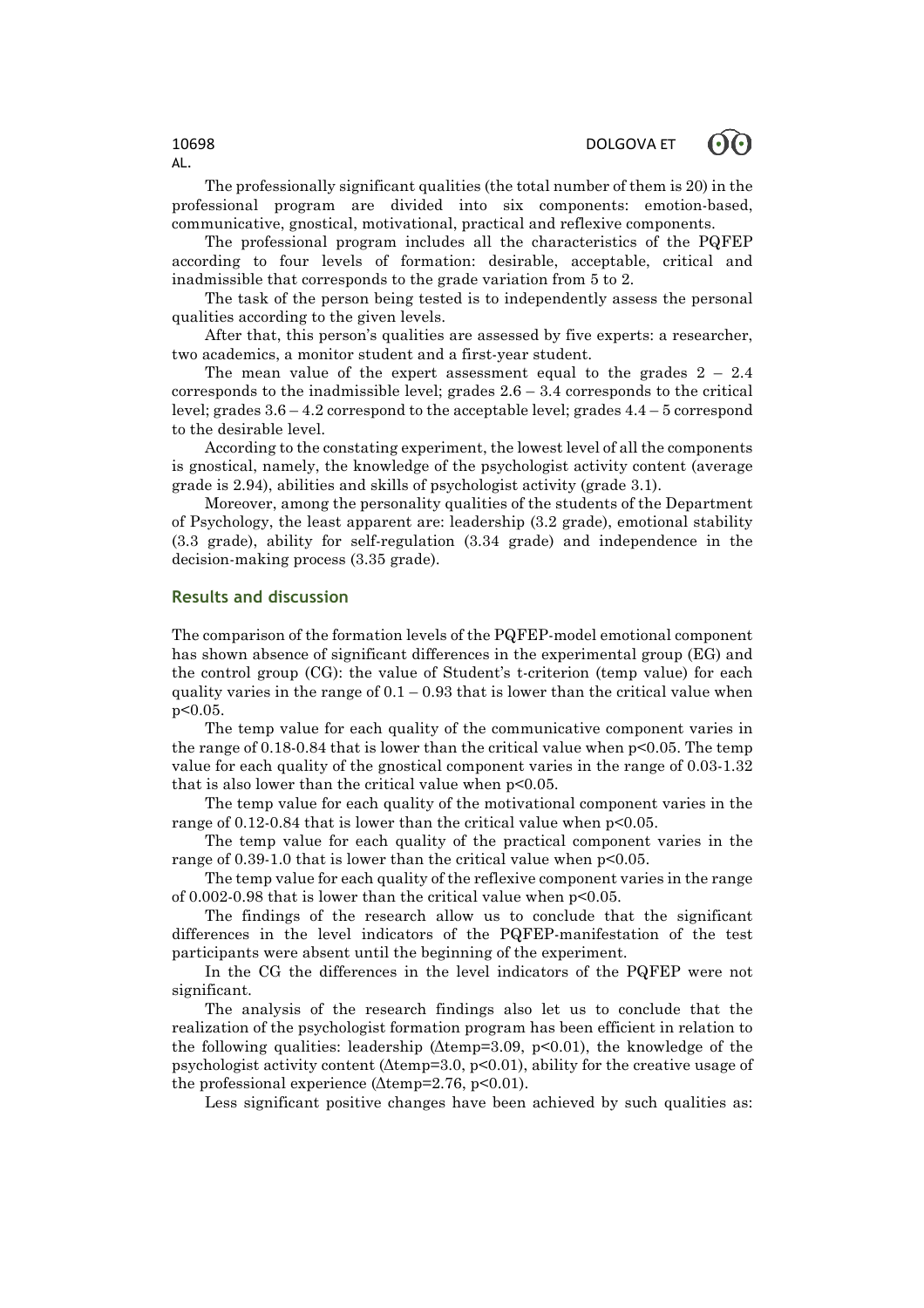#### 60 INTERNATIONAL JOURNAL OF ENVIRONMENTAL & SCIENCE EDUCATION 10699

empathy ( $\triangle$ temp=2.25), emotional stability ( $\triangle$ temp=1.98), independence in the decision-making process (Δtemp=2.12), communicative skills (Δtemp=2.1), abilities and skill of the psychologist activity (Δtemp=2.19), intellectual power, smart mind and creative thinking (Δtemp=2.09), ability for adequate selfassessment (Δtemp=2.17), ability for self-regulation (Δtemp=1.97), aggressiveness ( $\triangle$ temp=2.32), orientation for result ( $\triangle$ temp=2.55) (temp<tkp when p $\leq$ 0).

There are some qualities, the positive changes of the level indicators of which are present but they are not sufficient to be statistically significant ( $p \leq 0.05$ ), namely: general culture (Δtemp=1.59), the sense of optimism (Δtemp=1.76), capacity for work (Δtemp=1.49), humanness (Δtemp=1.82), self-discipline (Δtemp=1.42), responsibility (Δtemp=1.86), honesty and sincerity (Δtemp=0.94). This fact indicates that there is a necessity for further improvement of contentbased and functional aspects of the PQFEP program.

Empirical values of the Student t-criterion reflecting the differences in the levels of the PQFEP in the EG and the CG, after the experimental interaction.

Note: Numbers of ranges of discretion  $k=172$  in the EG and  $k=164$  in the CG; Tkp=1.96 when p≤0.05; Tkp=2.58 when p≤0.01; Tkp=3.29 when p≤0.001; \*\* temp>tkp when  $p \le 0.01$ ; \* temp>tkp when  $p \le 0.05$ .

The identified changes of the indicators of the PQFEP-formation levels in the CG are not significant.

The dynamics of the PQFEP in the EG and the CG revealed itself mostly in two levels: the critical level and the acceptable level.

PQFEP six components distribution concerning the students of the control group and the experimental group, in %.

The amount of students having admissible level of the PQFEP emotional component average is 47.8% in the EG and 43.8% in the CG. At the same time, the amount of students having the critical level of various PQFEP is 49.4% for the CG, that is more than their value for the CG (40.5%).

The amount of students of the EG that have shown the desirable level of the PQFEP (11.1%) in average for the given sample exceeds its level for the CG (3.6%).

#### **Conclusions**

The given findings indicate that there is positive dynamics of the PQFEP level indicators of the EG-students after having made the approbation of the psychopedagogical interaction program.

The PQFEP-formation program of the future psychologists includes 72 academic hours that are arranged in 9 modules with duration of 2 to 16 hours.

The studies based upon the program were organized in the course of 5 months, 4 hours a week within a special course.

The realization of the research program has turned out to be efficient in relation to the majority of the PQFEP.

Also, the result of work was an increase of the formation level of the PQFEPcomponents which are the following: communicative level (leadership, communication ability), gnostical level (knowledge of the psychologist professional activity; the ability for creative usage of professional experience; the psychologist abilities and skills; intellectual power, smart mind and creative thinking), emotion-based level (empathy; emotional resistance; independent decision-making ability), reflexive level (ability for adequate self-rating and selfregulation), motivational level (aggressiveness) and practical level (task-oriented